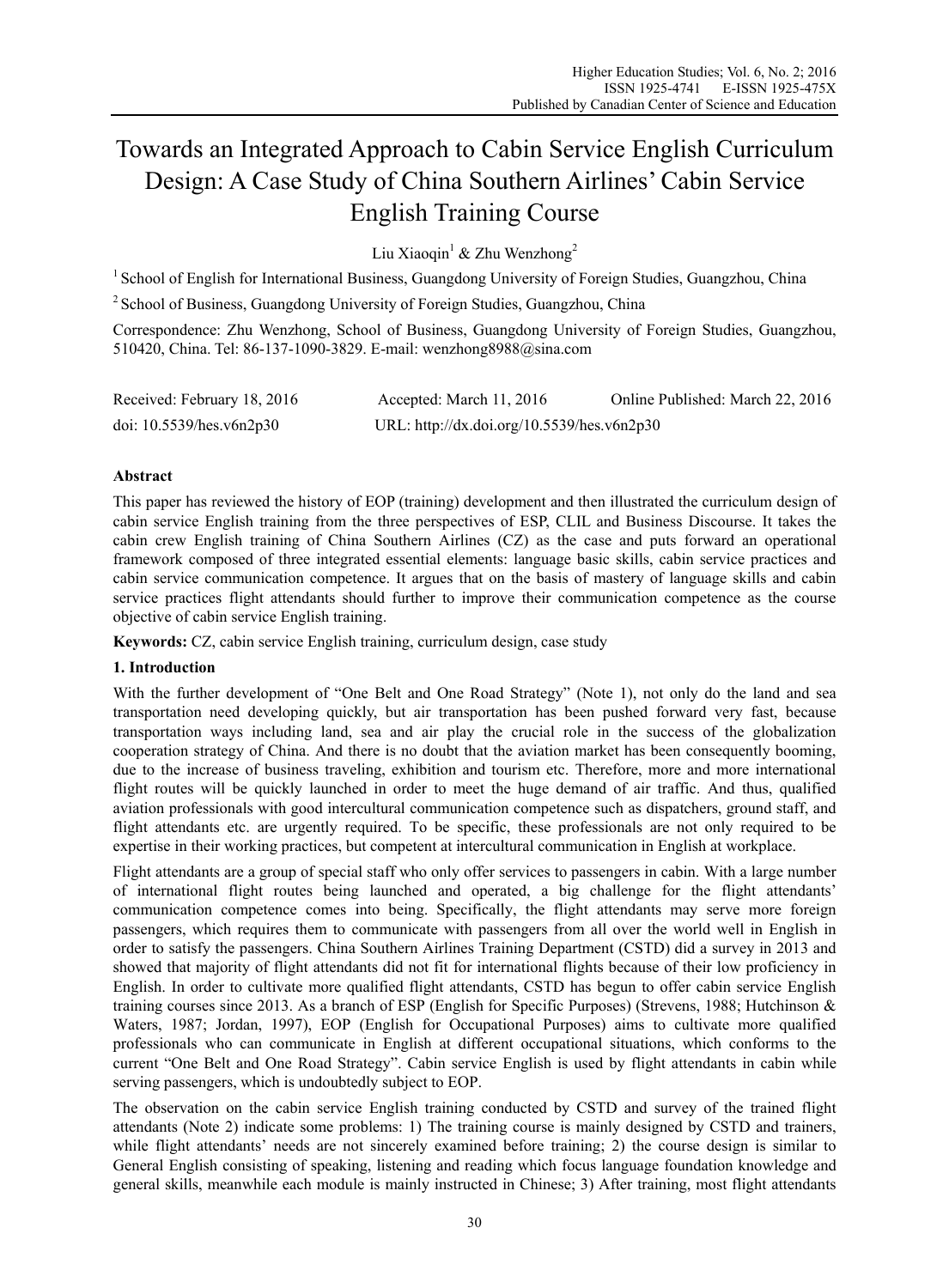cannot properly apply English to cabin services. With reflection on the problems above, cabin service English training is supposed to be different from General English training or pure Business English training and requires further research on curricula, syllabuses, courses and training materials etc.

The study presents an overview of the relevant researches on EOP (training) development and curricula and then discusses the cabin service English curriculum design from the perspectives of ESP, Content and Language Integrated Learning (CLIL), and Business Discourse by taking China Southern Airlines (CZ) cabin service English training course as a case study. Finally, it suggests a working framework for cabin service English curriculum design by gaining the insights from the integration of three perspectives above. In doing so, the present study attempts to shed light on EOP curriculum design.

### **2. Review of the Related Researches**

Based on Dudley-Evans and St. John' classification (1998), EOP is a direct branch derived from ESP and defined as English for Occupational Purposes with courses for professional, vocational or pre-work purposes. In other words, EOP is supposed to be more specific discipline related with completely clear-cut learning aims.

In the discussion of EOP training courses, Hutchinson and Waters' (1987) suggest that general English courses usually precede professional ones. They argue that learners need a good foundation before attempting to achieve demanding job tasks in a foreign language. With this point, Dudley-Evans and St. John (1998) continue to maintain that, although EOP can be taught to beginners, the norm is to wait until they have acquired a basic command of the language if specific work related goals are to be gained. However, the paper attempts to put forward a doubt whether it is efficient to separate the language basic skills acquisition from work related practices learning. Is it possible to integrate the two types of learning simultaneously, especially for professionals who have limited leaning time?

According to Widdowson (1983), in ESP syllabus there has been no distinction between the eventual target behavior of the learners (aims) and the pedagogical constructs which enable the learners to achieve the behavioral targets (objectives), so that the content of the course will be determined based on the "needs analysis of a specific purpose language situation". However, Douglas (2000, p. 11) once criticizes that "ESP teaching suffered from a lack of theoretical motivation for course design, and become a very narrowly focused training exercise in which learners were taught specific behaviors but not strategies enabling them to adapt to new, unspecifiable situations". As Widdowson points out (1983), including a kind of "ability for use" or schemata in designing a discourse model can be a reply to this criticism against EPP teachers and discourse/genres analysts who treat professional genres as simply textual artifacts (Bhatia, 1993; Swales, 1990) that "EPP students are unable to handle the discursive realities of the professional world although they are fully aware of the textual features of the professional genres" (Yekta, 2014).

More recently, however, some researchers begin to integrate discursive and professional practices of the professions that always complement each other (Bargiela & Nickerson, 1999; Bazerman & Paradis, 1991; Bhatia, 2004; Freedman & Medway, 1994; Russell, 1997; Smart, 1998; Swales, 1998). The paper, on the basis of case study of CZ, aims to demonstrate an integrated model of professional practices and discursive competence are essential parts for cabin service English training in order to cultivate qualified flight attendants.

#### **3. Three Perspectives and Case Analysis**

In the paper, three perspectives of ESP, CLIL and Business Discourse are integrated to design cabin service English curriculum because the integration shows the following strengths: 1) The integration helps understand the trainees' needs thoroughly; 2) It is beneficial for trainees to acquire the language skills and occupational practices simultaneously together; 3) And finally it enhances improvement in communication competence at workplace.

In the following will be the case analysis of CZ cabin service English curriculum design from three perspectives which also answers three research questions:

Q1: What will be taught in cabin service English training?

Q2: How to teach the cabin service English?

Q3: What is the course objective(s) of cabin service English training?

*3.1 ESP and Cabin Service English Training* 

ESP is quickly developed in the 1960s as a major reform in English teaching. By contrast with General English teaching, it is different in terms of syllabus design and material design. ESP is first clearly defined as a language for specific related jobs such as civil servants, police, lawyers, doctors, agriculturists and engineers etc.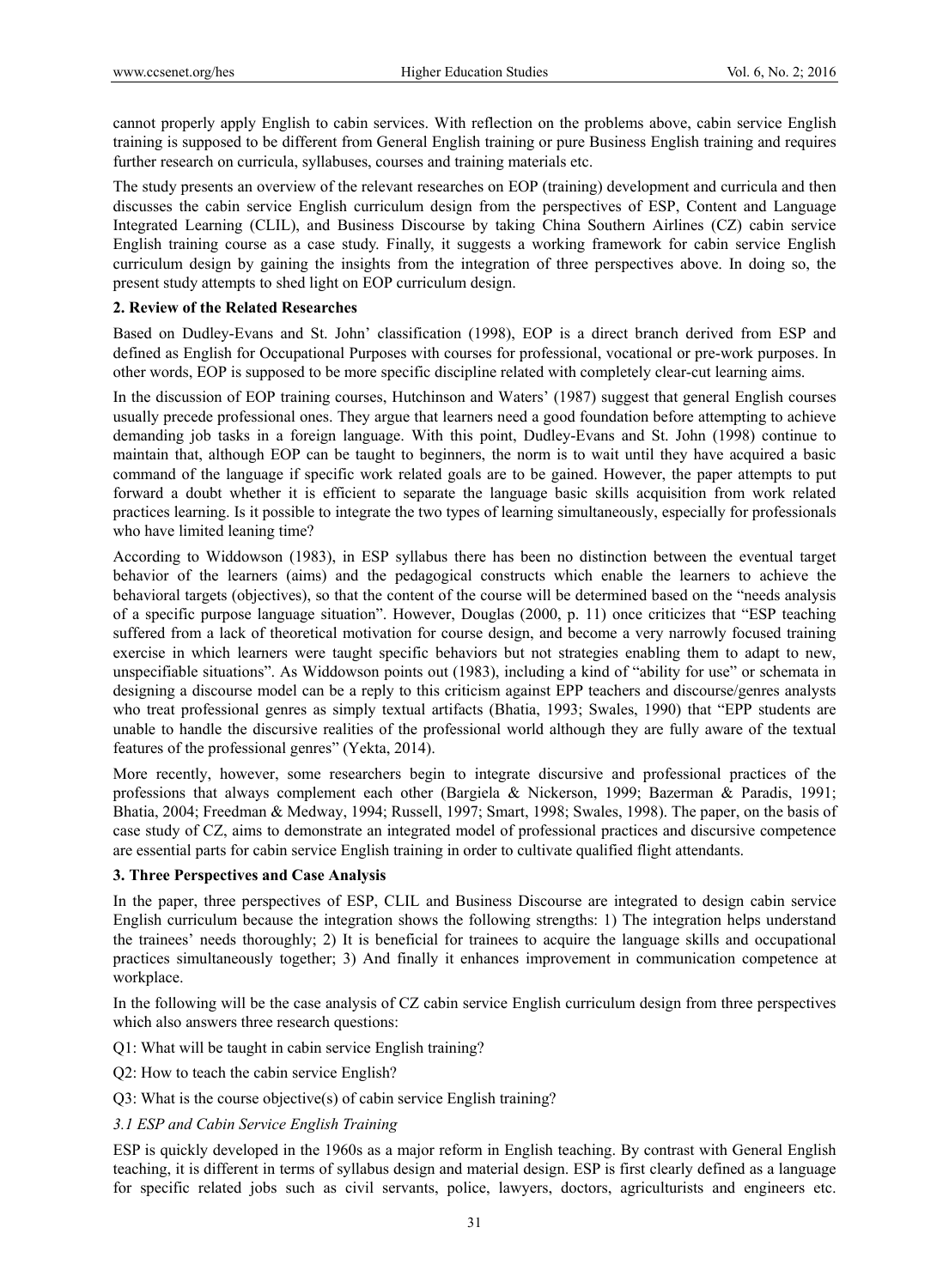(Halliday, MacInstosh, & Strevens, 1964). Although the introduction of ESP has been changing and developing all the time, there seems to have a consensus among researchers (Munby, 1978; Widdowson, 1983) that ESP is for a particular work area and prioritizes the learner needs. Based on these agreed concepts, Hutchinson and Waters (1987) further to point out that ESP must be seen as an approach, rather than a product. They highlight that ESP is not a particular kind of language or methodology and should be properly understood as an approach to language learning, which is tightly based on learner needs. The idea gains the support from Dudley-Evans and St. John (1998, pp. 4-5). They underpin the understandings of ESP by proposing two criteria: absolute characteristics and variable characteristics (Table 1).

Table 1. Absolute and variable characteristics of ESP (Dudley-Evans & St. John, 1998, pp. 4-5)

| Absolute characteristics                                                                                                            | Variable characteristics                                                                                                                                                                              |
|-------------------------------------------------------------------------------------------------------------------------------------|-------------------------------------------------------------------------------------------------------------------------------------------------------------------------------------------------------|
| 1. ESP is designed to meet specific needs of the<br>learner.                                                                        | 1. ESP may be related to or designed for specific<br>disciplines.                                                                                                                                     |
| ESP<br>use of the<br>makes<br>underlying<br>2.<br>methodology and activities of the disciplines it<br>serves.                       | 2. ESP may use, in specific teaching situations, a<br>different methodology from that of general<br>English.                                                                                          |
| 3. ESP is centered on the language (grammar,<br>lexis, register), skills, discourse, and genres<br>appropriate to these activities. | 3. ESP is likely to be designed for adult learners,<br>either at a tertiary institution or in a professional<br>work situation. It could, however, be used for<br>learners at secondary school level. |
|                                                                                                                                     | 4. ESP is generally designed for intermediate or<br>advance students. Most ESP courses assume<br>basic knowledge of the language system, but it<br>can be used with beginners.                        |

With the Table 1, three absolute and four variable characteristics are identified. Among these characteristics, besides highlighting meeting the learner needs, ESP may be designed for specific disciplines for adult learners in a professional work. Furthermore, ESP does not strictly require the language proficiency levels of learners which means no matter the learners' language proficiency is good or bad, ESP may be adapted to teach them. With the guidance of these characteristics of ESP, EOP training gains the insights and develops quickly. Ellis and Johnson (2002, pp. 7-9), for example, provide valuable information on designing training programs for work-experienced learners, which also sheds light on the present study. The cabin service English training is in the case in point. It is designed for the discipline of cabin service for the experienced cabin crew whose mastery of English may be quite varied.

With the principles of ESP, the cabin crew English training begins with flight attendants' needs analysis which is aimed at revealing the needs in communication in English of flight attendants at work. The target needs data consist of information about the flight attendants' necessities, lacks, and wants in learning English, while the learning needs data is mainly composed of information about their attitude, preference, and learning habit. In order to collect the data, the questionnaires are handed out to 300 flight attendants (Note 3). Because pursers or chief pursers work for more years than newly-recruited or junior flight attendants and gain more experience of cabin service, some of pursers or chief pursers are selected to be interviewed in order to gain more hands-on experience data. When the data is collected, it is classified into four groups of needs, the flight attendants' necessities, lacks, wants and their learning needs.

The flight attendants' necessities in learning English consists of: make an announcement before taking off or landing, cabin routine services (welcome boarding, baggage placement services, safety demonstration, drink and meal services, in-flight entertainment services, special passengers' services, duty-free items services, international flight transfer services and immigration application services, and sky pearl club services), and dealing with some emergencies etc. In sum, the flight attendants' necessities in learning English is to be able to serve passengers in English in cabin during the whole flight journey. The lacks of the flight attendants are accessible pronunciation, cabin service related vocabulary mastery, and good abilities of applying variety of sentence structures, which not only prevent them from expressing their ideas well at work, but damage their confidence in speaking English in the cabin services. Furthermore, the wants of the flight attendants surveyed are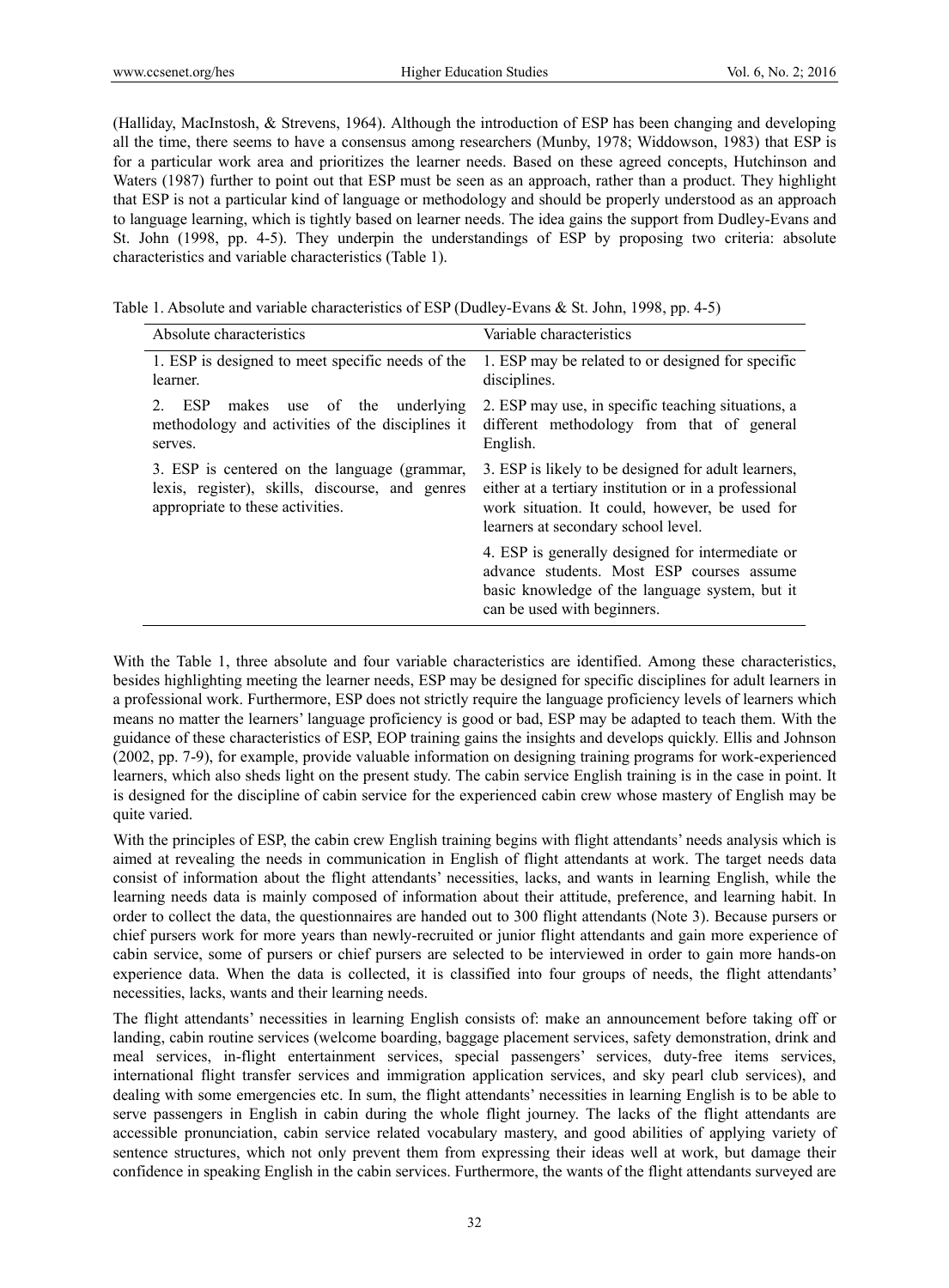to communicate with passengers well in English and make the passengers satisfied with their cabin services. Some flight attendants confess that it is difficult to communicate with passengers smoothly, even if they can speak some English. It often happens that poor communication incurs passengers' complaints.

As for learning needs, it is found that the flight attendants' attitude toward English learning is positive as they are aware of the importance of English in their job. In our case of CZ flight attendants, there is a very important reason that English proficiency determines their salary and career promotion. Therefore, they are very ambitious to improve their language proficiency and communication competence in English.



Figure 1. Hierarchical needs ladder

To sum up, the paper synthesizes their needs into 3 elements in a hierarchical ladder in cabin service English training 1) language proficiency (understandable pronunciation, cabin service related vocabulary, and grammar etc.) 2) cabin service skills (greeting, requesting, offering, persuading, selling, dealing with emergencies and dealing with special passengers etc.) 3) communication competence with foreign passengers. With the communication competence, the flight attendants may serve the passengers well and improve the cabin service quality. These needs are interrelated with each other from the easiest one, language proficiency to the most difficult one, communication competence. In accordance with the needs analysis results and guidance of ESP perspective, the paper makes clear that the cabin service training course should not only focus on the language aspects, but equip them with cabin services related skills and help improve the communication competence. Although ESP works well to identify what the cabin service English should teach, it cannot be invoked to answer the second question of how the cabin service English is taught.

### *3.2 CLIL and Cabin Service English Training*

As a specific discipline of EOP, cabin service English training may require a customized methodology. ESP perspective proposes that cabin service English training should concentrate on both the language training and cabin service related skills or contents training. Integrating content and language learning together, CLIL may offer an operational methodology to cabin service English training.

CLIL is coined in the 1990s in Europe (Dalton-Puffer, 2007) and is an integrated term referring to a dual focused educational approach in which content courses are taught through the medium of a foreign language (Coyle, Hood, & Marsh, 2010; Dalton-Puffer, Nikula, & Smit, 2010a, 2010b; Lasagabaster & Sierra, 2010). One of the best known L2-medium programmes is immersion which is a type of CBI (Content Based Instruction).

Zarobe and Cenoz (2015, p. 1) indicate that CLIL should be a kind of integration of terms such as CLIL, bilingual education or CBI, with all its variants which include "immersion". Denman, Tanner and Graaff (2013) summarize the principles of CLIL as follows: "Foreign language development is facilitated in subject classes, and content knowledge development is supported by content-based language learning strategies in language classes". In the study, CLIL can be adapted into the following concept that the flight attendants improve their English by learning cabin service knowledge, practices, procedures or culture related courses through the medium of English. By this means, can their English proficiency be really enhanced?

In Europe, many studies have confirmed the effectiveness on enhancing learners "linguistic competence in CLIL education. As Dalton-Puffer (2008) argues, CLIL learners" linguistic performance is generally satisfactory in certain areas such as listening and reading skills, vocabulary, morphology, creativity, fluency, and risk-taking. Other studies indicate that not only are receptive linguistic skills significantly enhanced in CLIL education, but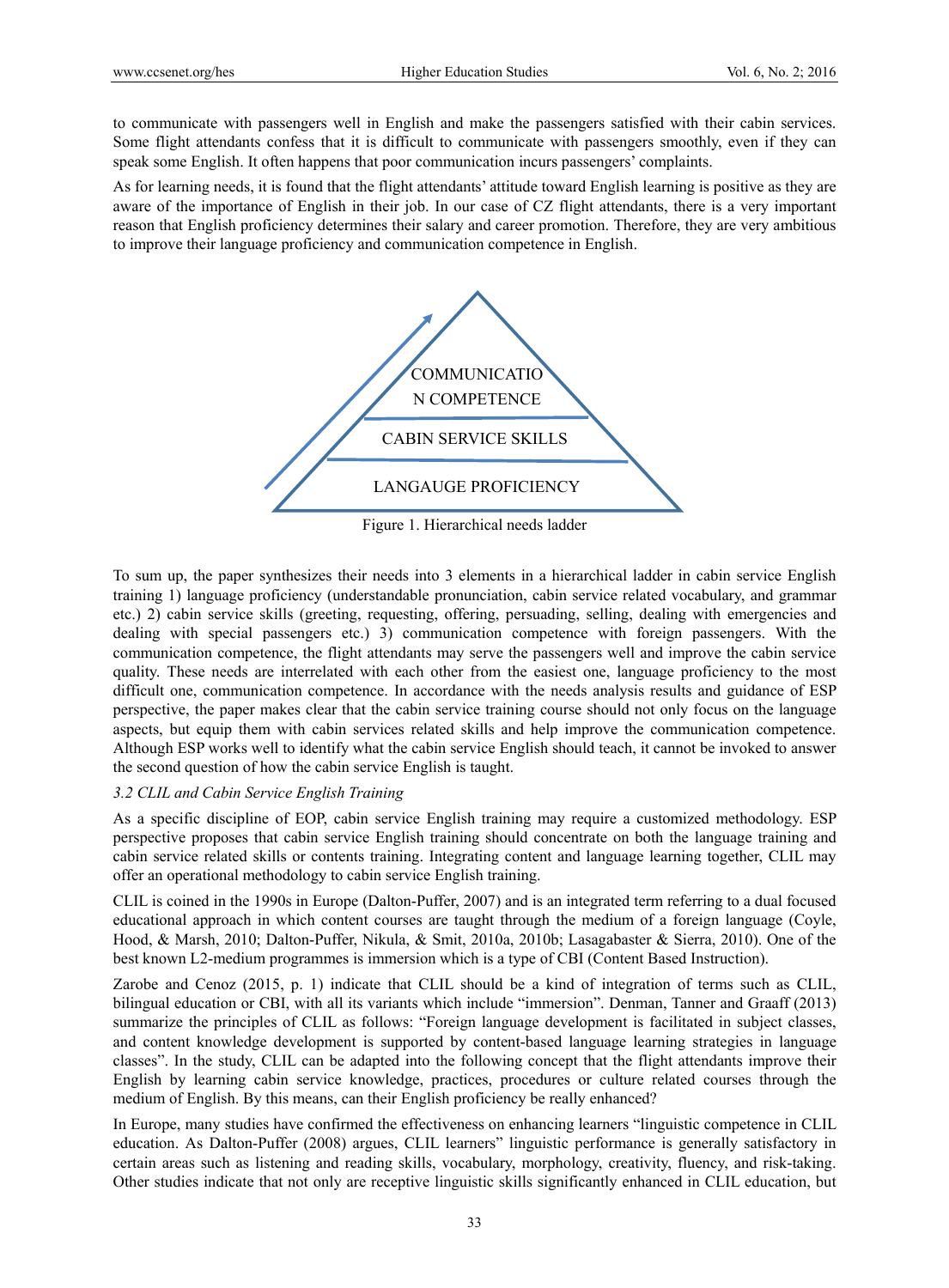productive competence, for example, speaking skill is also improved. CLIL learners have been found to produce more and longer utterances, develop constructive abilities in the L2 and display a higher language level than non-CLIL learners (Coyle, 2013; Denman, Tanner, & Graaff, 2013; Lo, 2014; Ruiz, 2008; Wannagat, 2007). With ESP, needs analysis discovers three classified needs aspects, language, cabin service skills and communication competence which are mainly subject to productive competences and are proved to be enhanced by the prior studies if taking CLIL approach.

The implementation of CLIL takes different forms that are related to the educational and contextual settings in which it takes place. In the case of cabin service English training, content and language integrated learning should take the following factors into consideration.

## 1) Content

The content learning should tightly related to the cabin service. All the trainees in the case have working experiences and are all familiar with the cabin service knowledge, practices and procedures in their mother tongue. And thus, thorough understanding of their work may facilitate their cabin service content based language learning. By introducing cabin service content in English, the flight attendants can associate content learning in English with their daily work, which helps them to acquire the content in English more easily.

## 2) Language

The language learning could not separate from the cabin service content. The trainees have very clear occupational specific needs, so pure language learning cannot satisfy their needs. For example, pronunciation teaching is supposed to link with cabin announcement. The flight attendants practice cabin announcement with the guide of pronunciation rules, which seems to be more effective. As for grammar learning, it sounds unfruitful to instruct the flight attendants the grammar rules systematically. It is more functional to identify the grammar points mostly used in cabin service and concentrate on learning relevant ones. During training, the flight attendants are guided to apply these grammar rules to the imitated cabin service situations.

## 3) Means of integrating content and language

In the case, the means to apply CLIL in cabin service English training courses include announcement imitation, team working, role play, or situational conversation. By taking team working as an example, the flight attendants can work together to learn the cabin service vocabulary. Because they have experience in cabin services, and they can work out the vocabulary lists and share with their fellow colleagues. The vocabulary may not be accurate in English, so they are encouraged to discuss together to find out the wrong ones. The teacher can finally correct them too. Thus, the trainees can integrate content and language learning effectively. By the means of situational conversation, the flight attendants may practice speaking English in imitated working situations. For instance, the flight attendants play roles to take care of the elderly. They have a situational role play of learning to speak English properly to look after the passenger well, which helps to integrate the content and language learning. They improve their language proficiency through the professional practices.

### 4) Duration of cabin service English training

As mentioned above, CLIL is argued to be a kind of integration of terms such as CLIL, bilingual education or CBI (Zarobe & Cenoz, 2015, p. 1). One type of CBI is immersion which is L2-medium programme. Cabin service English training in the case also offers "immersion" atmosphere. The duration time of immersion is crucial in the approach of CLIL. The longer the immersion time is, the more effective the learning is suggested to be. Each cabin service English training course lasts three weeks and all the trainees have three weeks off work and are immersed in the course without any job distractions. It sounds that three weeks are much shorter than the other immersion programs, however, it may be the longest off-duty interval the flight attendants can afford.

It is noticeable that teaching content through the medium of a second or additional language is challenging especially when the English level of trainees keeps a large difference. Because of the differences of language proficiency of the flight attendants, their understanding of the English instruction varies. Therefore, in the specific teaching situations or tasks bilingual instruction may be accepted, for one form of CLIL is bilingual education.

## *3.3 Business Discourse Perspective and Cabin Service English Training*

Until now, with the perspectives of ESP and CLIL, the curriculum for cabin service English training sounds achievable, because the training contents have been tailored and the relevant methodology is identified. However, more questions are raised: 1) Can the flight attendants who achieve higher proficiency in English speaking communicate with the passengers well? 2) Are these flight attendants with good English speaking skills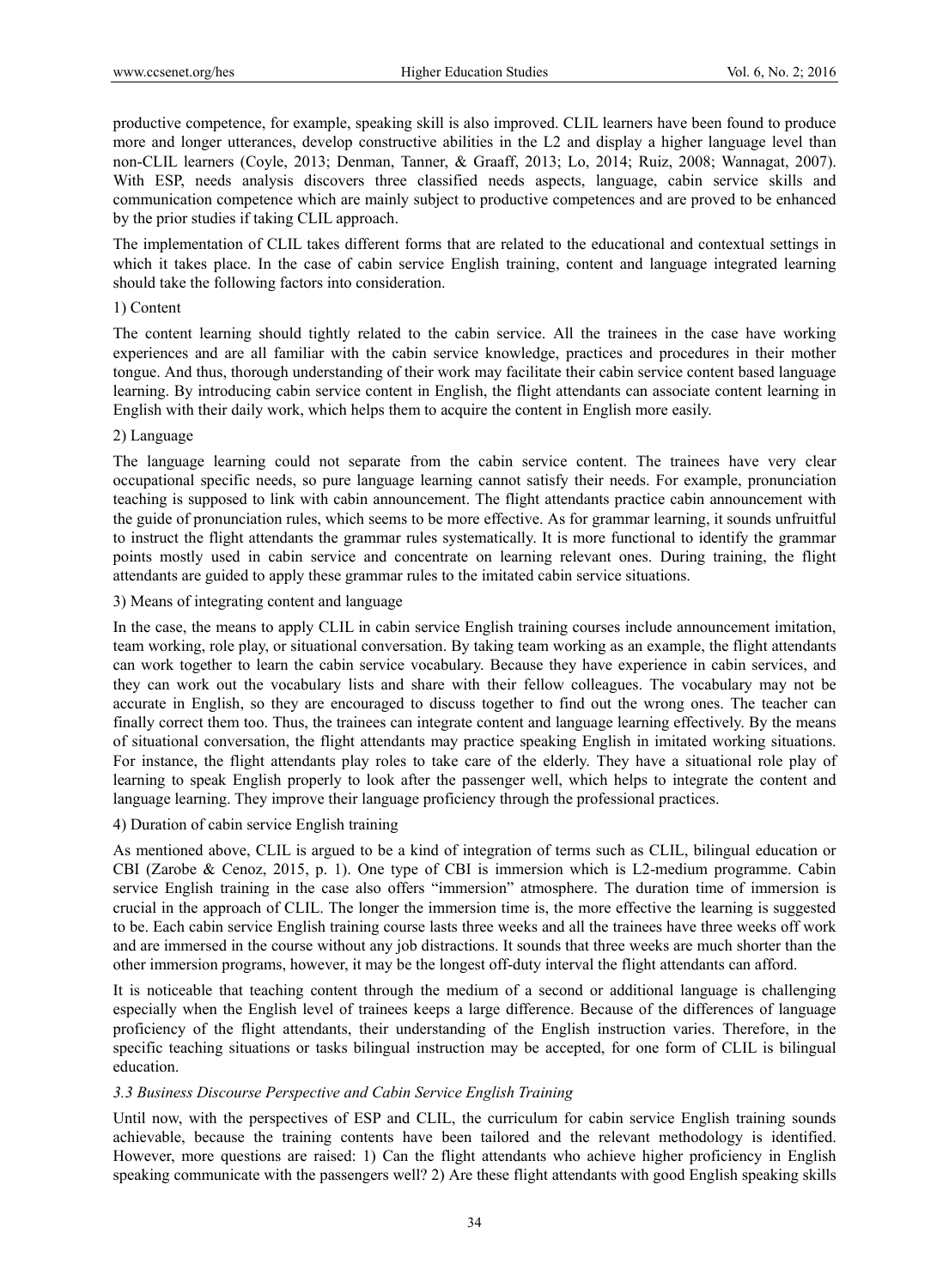are qualified flight attendants in cabin? Based on the questions, the paper presents the third research question of what is the course objective of cabin service English training.

In order to answer the third question, the Business Discourse view has to be employed. Business discourse is defined all about how people communicate using talk or writing in commercial organizations in order to get their work done (Bargiela-Chiappini & Nickerson, 2014) which implies that what is said or written is not a pure language form but a social practice with a certain purpose in a specific context. The language-as -discourse view takes both language and the context in which it operates into consideration. English spoken by flight attendants in cabin should not be simply treated as language but a discourse which helps flight attendants serve the passengers. Discourse analysis looks at the way in which language communicates the meaning, social and power distance (Bargiela-Chiappini & Nickerson, 2014). Therefore, when the flight attendants speak English, the context is supposed to be the crucial factor. Halliday's (1978) conception of register is tightly relevant. Register is used to relate language forms to the context in which they are used. The variables of field, tenor, and mode in turn relate linguistic choices to the three contextual variables-subject matter, interpersonal relations, and the channel of communication (Halliday, 1978). It is quite clear to conceptualize the flight attendant English's register as a specific variant of EOP. In a simpler way, the cabin crew English is spoken in cabin between cabin crew and passengers almost face to face. To be more specific, the three situational determinants are as follows:

#### 1) Field

The first of the three situational determinants is the field of discourse which concerns not only "what we are talking about"—the subject matter that the actual chat group focuses on, but also concerns "what we are doing", or "what is going on", within which language is playing a part (Halliday, 1978). In the case, the field of communication is a specific business service situation in cabin. However, the situation is not stereotyped but changeable and there are supposed to be different sub-communicative situations such as boarding service, baggage placement service, safety demonstration, drink and meal service, and in-flight entertainment service etc. which are illustrated above and form a particular genre of cabin service English.

### 2) Tenor

The second of the three situational determinants carries the information on "who are taking part" (Halliday, 1978, p. 189). In Halliday's understanding, the tenor of discourse results from the speech communication and reflects the relationship, contact and attachment among members (ibid: 33). The social relations between the members are usually reflected in the social status of power and solidarity. Cabin service participants include both flight attendants and passengers. It is clear to define the relationship between them as service givers and service receivers. Passengers who pay for the flight and deserve a good service may have the higher power position in the communication. Flight attendants who earn money by serving them have relatively lower power position. Therefore, flight attendants should show respect and offer satisfactory services to passengers, which determines they are supposed to be polite and considerate, thus making passengers feel like at home.

### 3) Mode

The third situational determinants is the mode. In linguistic terms, "mode" refers to either a medium of communication (spoken/written) or a rhetorical channel (Halliday, 1978, p. 222). They form a special relationship in that the former predetermines the latter and the latter is an indicator of the former. Thus, mode of discourse answers the question "how" the communication is carried out and makes the third situational determinant of the discourse. Halliday's (1978) semiotic structure of the situation stresses that it is only through mode that field and tenor become operational. The cabin service English is spoken between the cabin crew and passengers and their communication should be brief or easily understandable. Generally speaking, common vocabulary and short sentences are often used in most communication situations in cabin. The communication between them should be direct but polite and tedious talk should be avoided in routine cabin services. Undoubtedly, there are exceptions when some emergencies happen.

Halliday's conception of register reminds the flight attendants of the communication contexts. If cabin crew want to communicate with the passengers well and make their work satisfactory, they should understand their communicative contexts such as subject matter, interpersonal relations, and choice of media and channels of communication, which finally determines the success of communication.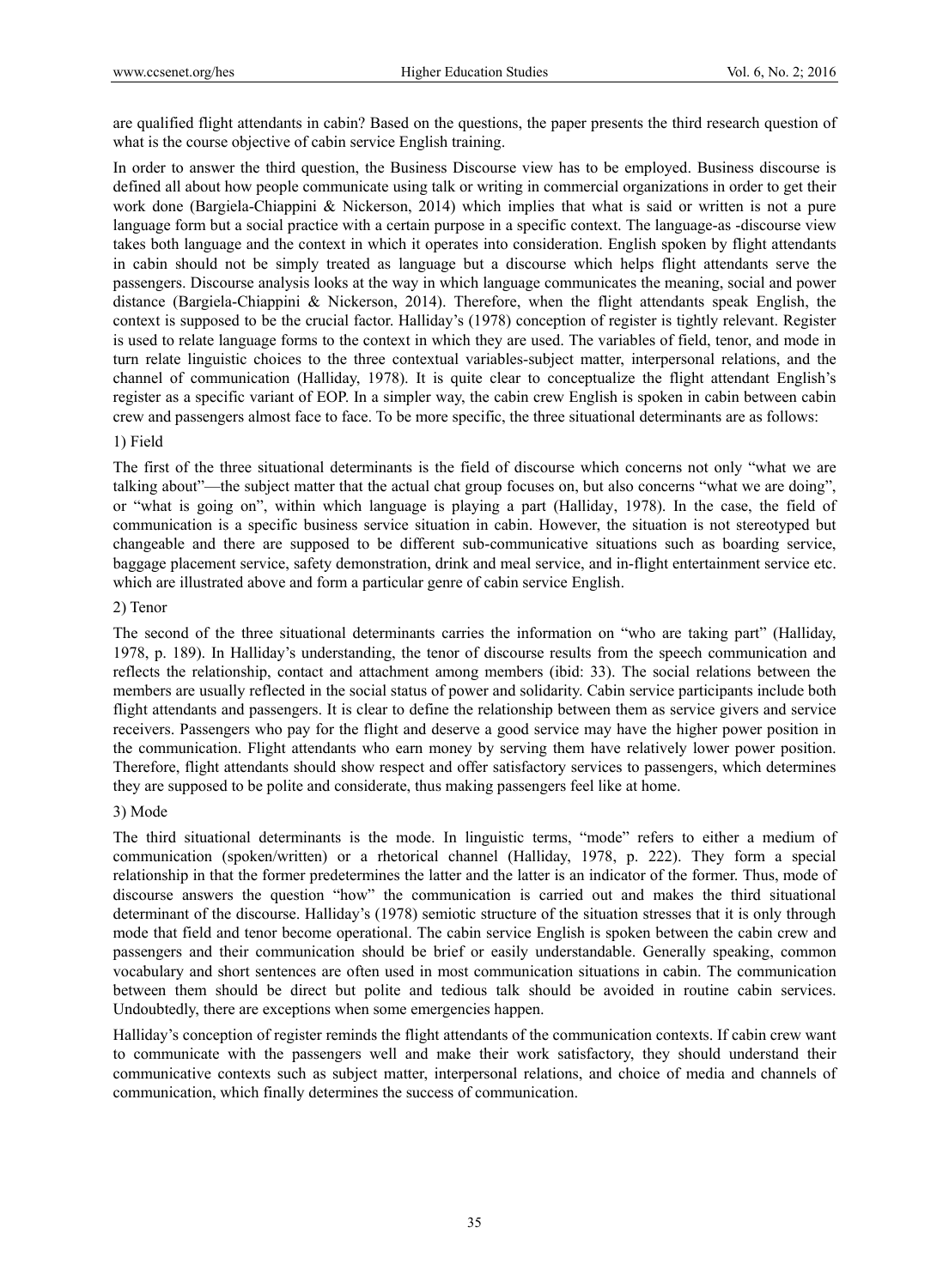## **4. An Integrated Approach to Cabin Service English Training Curriculum**

Bhatia's (2002) proposes the conception of professional expertise consisting of three essential parts: disciplinary knowledge, professional practice, and discursive competence. Gaining insight from the model and the case study above, the paper also puts forward a curriculum framework that integrates language basic skills, cabin service practices and communication competence (discursive competence) in cabin. The framework is tailored to train qualified flight attendants with composite competences.



Figure 2. Cabin service English curriculum framework

As from the framework, cabin service English training consists of language basic skills, cabin service practices, and communication competence. They are not autonomous but tightly interrelated each other. The language basic skills are the foundation of the cabin service practices and it is not suggested to be learned separately but acquired through practicing cabin service practices. Both language basic skills and cabin service practices help build up communication competence. However, only good language abilities and cabin service practices do not lead to good communication competence because good communication concerns more aspects such as register, intercultural communication, and discursive competence and so on. These give insights to the design of cabin service English training curricula.

## **5. Conclusion**

This paper has reviewed the history of EOP (training) development and then illustrated the curriculum design of cabin service English training from the three perspectives of ESP, CLIL and Business Discourse. Firstly, the paper proposes that language skills, cabin service practices (skills) and communication competence should be main concepts in cabin service English training; Furthermore, CLIL is supposed to be an effective way to integrate cabin service knowledge to language learning. And finally, improving cross-cultural communication competence should be the utmost objective of the course.

Specifically, the paper takes CZ cabin crew English training as the case and puts forward an operational framework which can be applied to all cabin service English training. The tailored framework is composed of three interrelated essential elements: language basic skills, cabin service practices and communication competence. The framework concentrates on integration of language acquisition and cabin service practices and simultaneously highlights communication competence is the utmost course objective of cabin service English training.

By designing CZ cabin service English training curriculum, the paper proposes the integrated approach and formulates an operational framework which attempts to directly provide some insights into curriculum design and offers some implications on EOP training for teachers, trainers and researchers.

## **Funding**

This paper is supported by the Innovative School Project in Higher Education of Guangdong, China (GWTP-LH-2014-01) and the 2012 Project of Higher Education Teaching Quality and Reform (222-GK120063) sponsored by Guangdong Provincial Department of Education.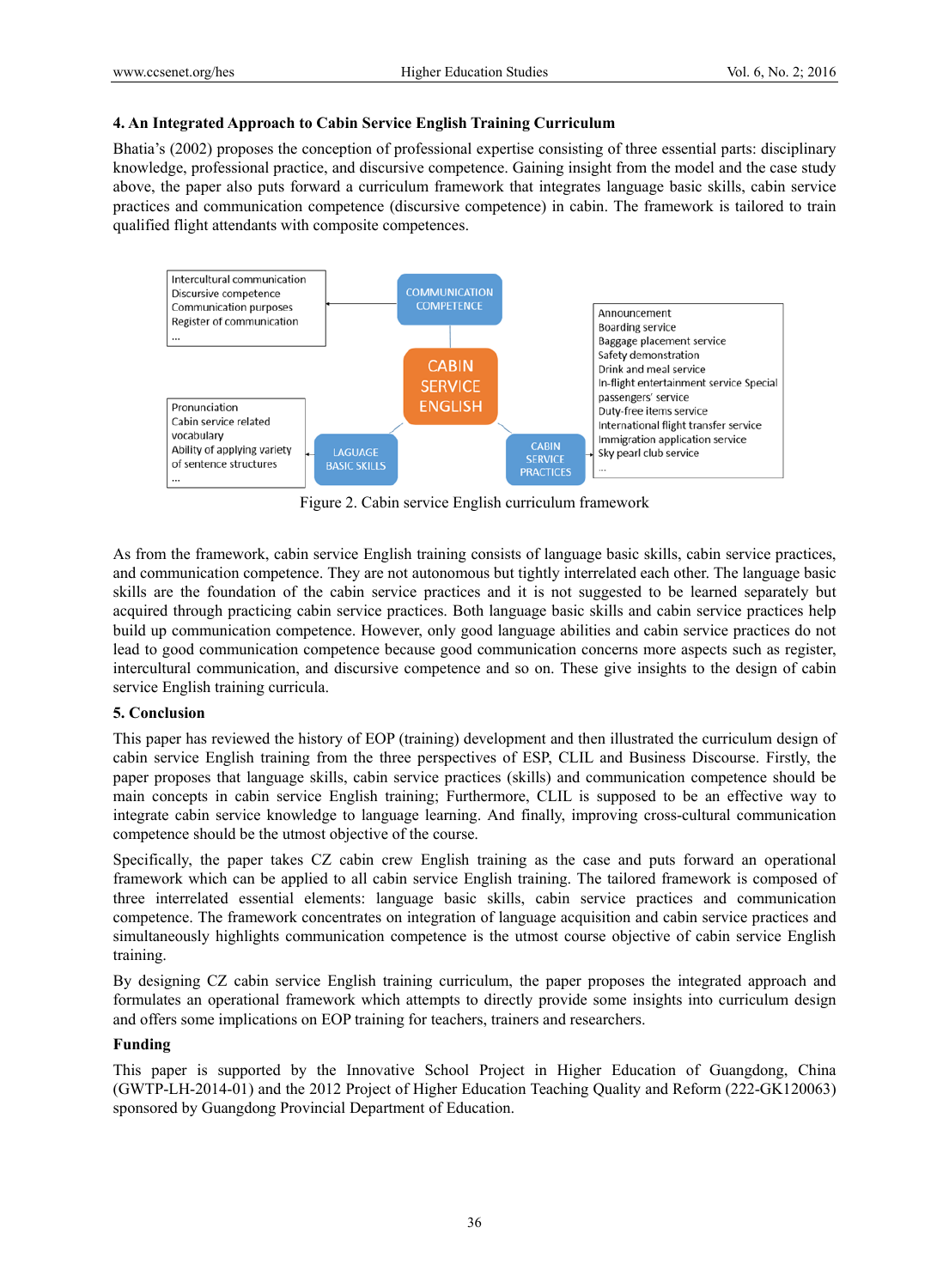#### **References**

- Bhatia, V. K. (2002). Professional discourse: Towards a multi-dimensional approach and shared practice. In C. Candlin (Ed.), *Research and practice in professional discourse*. Hong Kong: City University of Hong Kong Press.
- Coyle, D. (2013). Listening to learners: An investigation into "successful learning" across CLIL contexts. *International Journal of Bilingual Education and Bilingualism*, *16*(3), 244-266. http://dx.doi.org/10.1080/13670050.2013.777384
- Coyle, D., Hood, P., & Marsh, D. (2010). *CLIL: Content and language integrated learning*. Cambridge, MA: Cambridge University Press.
- Dalton-Puffer, C. (2008). Outcomes and processes in content and language integrated learning (CLIL): Current research from Europe. In W. Delanoy, & L. Volkmann (Eds.), *Future perspectives for English language teaching* (pp. 139-157). Heidelberg: Carl Winter.
- Dalton-Puffer, C., Nikula, T., & Smit, U. (2010b). Language use and language learning in CLIL: Current findings and contentious issues. In C. Dalton-Puffer, T. Nikula, & U. Smit (Eds.), *Language use and language learning in CLIL classrooms* (pp. 279-291). Amsterdam: John Benjamins. http://dx.doi.org/10.1075/aals.7.14dal
- Dalton-Puffer, C., Nikula, T., & Smit, U. (2010a). Charting policies, premises and research on content and language integrated learning. In C. Dalton-Puffer, T. Nikula, & U. Smit (Eds.), *Language use and language learning in CLIL classrooms* (pp. 1-19). Amsterdam: John Benjamins. http://dx.doi.org/10.1075/aals.7.01dal
- Denman, J., Tanner, R., & Graaff, R. (2013). CLIL in Junior vocational secondary education: Challenges and opportunities for teaching and learning. *International Journal of Bilingual Education and Bilingualism*, *16*(3), 285-300. http://dx.doi.org/10.1080/13670050.2013.777386
- Halliday, M. A. K. (1978). *Language as social semiotic*. London: Edward Arnold.
- Hutchinson, T., & Waters, A. (1987). *English for specific purposes: A learning-centred approach*. Cambridge: Cambridge University Press. http://dx.doi.org/10.1017/CBO9780511733031
- Jordan, R. R. (1997). *English for academic purposes: A guide and resource book for teachers*. Cambridge: Cambridge University Press. http://dx.doi.org/10.1017/CBO9780511733062
- Lasagabaster, D., & Sierra, J. M. (2010). Immersion and CLIL in English: More differences than similarities. *ELT Journal*, *64*(4), 367-375. http://dx.doi.org/10.1093/elt/ccp082
- Lo, Y. Y. (2014). L2 Learning Opportunities in different academic subjects in content-based instruction: Evidence in favour of "conventional wisdom". *Language and Education*, *28*(1), 141-160. http://dx.doi.org/10.1080/09500782.2013.786086
- Ruiz de Zarobe, Y. (2008). CLIL and foreign language learning: A longitudinal study in the basque country. *International CLIL Research Journal*, *1*(1), 60-73.
- Strevens, P. (1988). ESP after twenty years: A re-appraisal. In M. Tickoo (Ed.), *ESP: State of the art* (pp. 1-13). Singapore: Seameo Regional Language Centre.
- Wannagat, U. (2007). Learning through L2: Content and language integrated learning (CLIL) and English as medium of instruction (EMI). *International Journal of Bilingual Education and Bilingualism*, *10*(5), 663-682. http://dx.doi.org/10.2167/beb465.0
- Yekta, R. R. (2014). Moving through multi-level assessment framework in English for occupational purposes: Toward a curriculum enactment approach in translator training. *Procedia-Social and Behavioral Sciences*, *98*, 1438-1444. http://dx.doi.org/10.1016/j.sbspro.2014.03.563
- Zarobe, Y. R., & Cenoz, J. (2015). Way forward in the twenty-first century in content-based instruction: Moving towards integration. *Language Culture and Curriculum*, *28*(1), 90-96. http://dx.doi.org/10.1080/07908318.2014.1000927

#### **Notes**

Note 1. "One Belt and One Road Strategy" is also known as the "Belt and Road Initiative". It is a development strategy and framework, proposed by People's Republic of China that focuses on connectivity and cooperation among countries primarily in Eurasia, which consists of two main components, the land-based "Silk Road